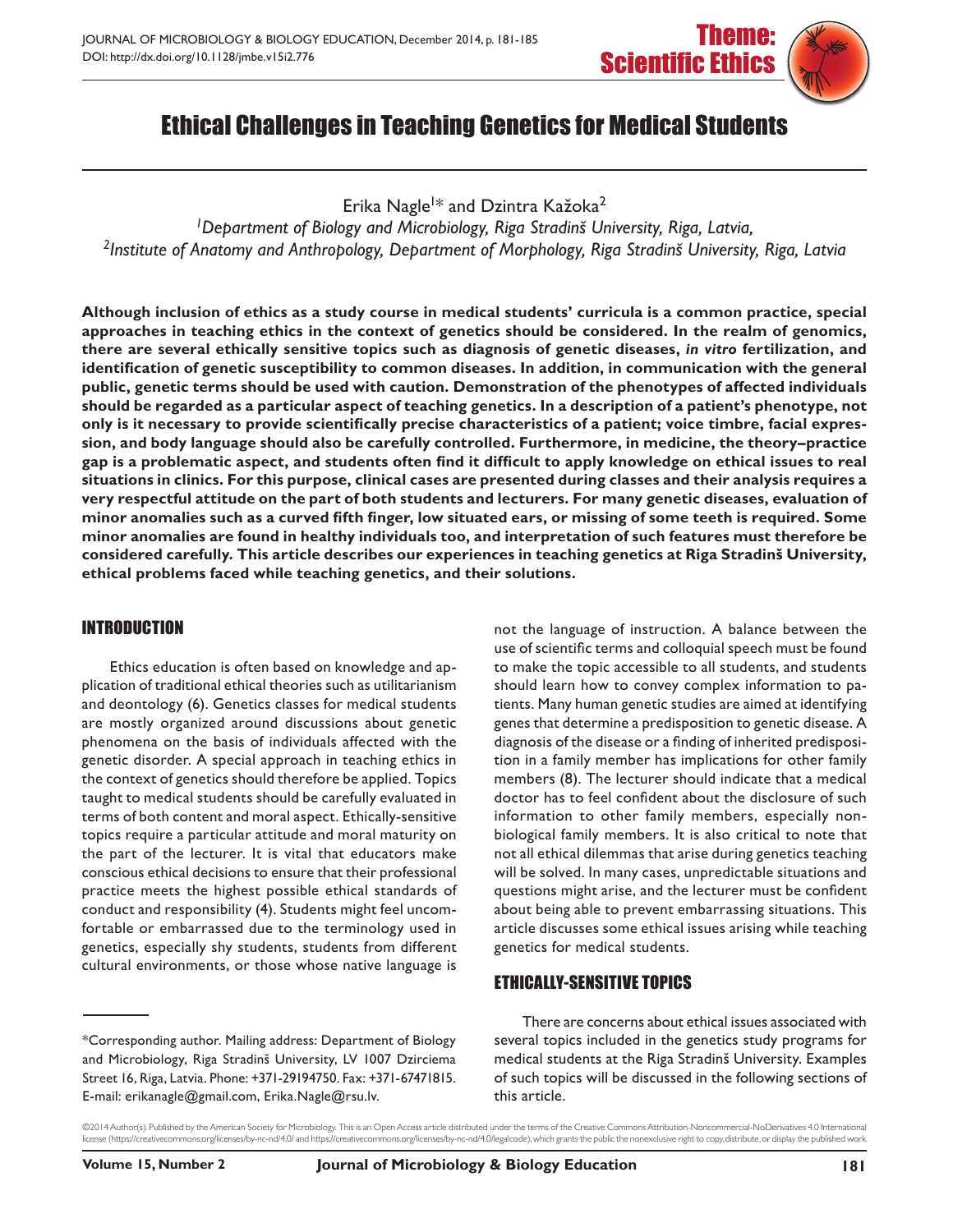#### **Diagnosis of genetic diseases**

From a diagnostic perspective, the following aspects should be pointed out: what kind of genetic information can be disclosed, to whom and how this information should be disclosed, who has the right to be informed, and how genetic information might be used, perceived, or missed (3). Genetic diseases could be diagnosed at the postnatal or prenatal period of an individual's development. Prenatal diagnosis of genetic diseases has been a focus of ethical debates for years. For medical students, this topic should be discussed in detail and several sensitive points should be considered. Prenatal diagnosis can result in the identification of genetic pathology, and these diagnoses present specific ethical dimensions. Some ethical aspects of prenatal diagnosis are associated with the interpretation of test results. It is not helpful for a counselee to be informed only about the diagnosed genetic disease, as the counselee's main concern might be how severely the child will be affected just after birth or as an adult, and what particular possibilities exist to treat the condition.

 Excluding the option of pregnancy termination, accurate diagnosis of fetal health status allows the delivery of a child with special needs to be planned, with special neonatal therapy. The task of a genetic counselor is not only to convey information on risk in an understandable way, but also to do it in a manner that enables those counseled to make their own informed choices (13).

The notion of disorder, that is, what counts as a disorder, is an important issue that deserves to be discussed. For instance, in the case of late onset diseases (e.g., Huntington's disease) individuals who carry the mutant gene will develop the disease, but should the individual be considered affected before the onset of the disease (2)? Carrier status is also very sensitive in the case of autosomal recessive diseases, especially in case these diseases are widespread within a population. The possibility for two carriers to mate could be rather high, and carriers in turn are at high risk (25%) of producing an affected child. All these confusing problems should be discussed with students, who should be encouraged to give their own opinion. At the end of the topic, the lecturer should clearly identify the problem, clarify solutions to the problem, and demonstrate ways of developing future treatment strategies.

*In vitro* **fertilization (IVF).** There are millions of people worldwide whose conception was achieved by *in vitro* fertilization. *In vitro* fertilization offers new promises for couples who are infertile due to genetic problems. In this case, however, a solution requires careful evaluation of the benefits and possible psychological harm that infertile couples might face. Nevertheless, the fact that many infertile couples are willing to spend thousands of dollars and face the physical and mental challenges of IVF rather than adopt a child suggests a strong emotional need for biological offspring that is not influenced by social pressures (7). Medical students encounter several ethical problems when studying different aspects of IVF. Firstly, the couple's attitude to the embryo and, consequently, to the expected offspring should be considered. If one or both parents are not able to produce sex cells, the embryo is not fully genetically related to the parents. Secondly, the fate and state of the embryos should be discussed. A sufficient number of embryos are needed to secure pregnancy. The remaining embryos are frozen and may be used for research purposes or destroyed. The question is whether the destroyed embryos are considered to be harmed in this process. The answer depends on another question, namely, whether an eight-cellstage embryo should be regarded as a human being, and whether arresting its development should be considered a wrong. Students should be encouraged to give their opinion about the stage at which human life begins. If an embryo is considered as a group of totipotent cells, than destroying these cells could not be regarded as destroying a human being. For many individuals, the generally accepted view is that a human organism becomes a person at the moment of birth; the early embryo does not at this stage of its development have the moral status that is later acquired, as it develops capacities such as sentience, consciousness, and agency (1). However, the pre-embryo will eventually develop into an individual who is a human being. Attitudes around these ethical dilemmas should be concordant with the personality of future parents. The medical doctor/counselor must be able to customize and to explain these issues from the standpoint of those being counseled.

The possibility of multiple pregnancies from IVF is another very sensitive question. The chance of survival of a single embryo is rather small; therefore, multiple embryos are often implanted to increase the chance of pregnancy. However, this also significantly increases the likelihood of multiple pregnancies, especially in comparison with traditional conceptions (7). Multiple pregnancies could influence the physical and mental health of the mother, and also present a threat to the well-being of the expected offspring. Medical students must be introduced to these problems and should be encouraged to work out how to find answers to these ethical issues. A medical doctor must be able to explain to future parents all the dilemmas based on scientific facts and should be able to help future parents realize that despite the disadvantages of this method, without it, these children would not be born at all.

## **Identification of genetic susceptibility to common diseases**

Completion of the Human Genome Project has enabled the study of the genetics of common complex disorders such as cardiovascular diseases, cancers, and diabetes (9). Both genetic and environmental factors play a role in the etiology of these diseases.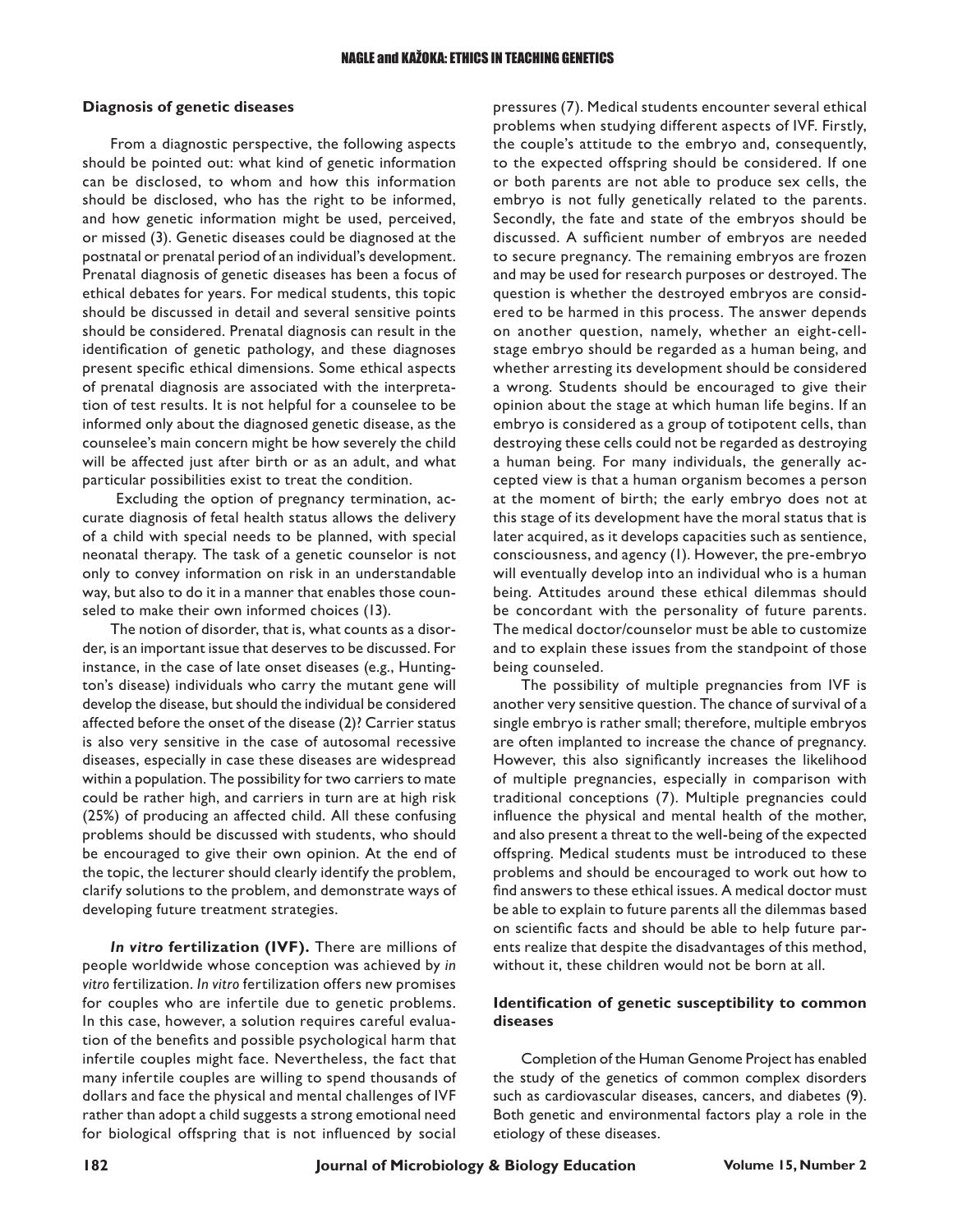Several human genetic studies are aimed at discovering genetic susceptibility to common diseases that can provide early diagnosis and better treatment strategies for the diseases, and even their prevention (1, 9, 10). Genetic tests are increasingly accessible to physicians, companies, and the general public (17). However, individuals often perceive susceptibility genes as being more fateful than other risk factors such as excessive use of medication, smoking, alcohol abuse, or diet abnormalities. In these cases, the role of the medical doctor is important. Before a doctor gives genetic advice, ethical considerations are required.

Medical students must realize that physicians should explain in a delicate manner that genes are not the only factors to predict the development of a disease, and that it is very important to follow a healthy lifestyle. For example, if an individual is determined to have highly-penetrant breast cancer gene BRCA 1, the physician should not convey this information without context. The physician must explain the concept of "lifetime risk," present the possibilities of preventive surgery used in cases of high risk, and discuss efficient treatment methods. The physician's task is to assist in developing a plan for a healthy lifestyle in a friendly atmosphere (e.g., by suggesting restricting the use of hormonal contraceptives, quitting smoking, or having a physically active lifestyle). In such cases, evidence about families with individuals who have the gene and did not develop cancer, even late in life, could be very reassuring. The ethical issues described above highlight the importance of "genetic literacy" for both the counselor and counselee (5). Another aspect is the degree to which the counselee can apply the information given by the counselor. The more complex the inheritance of the disease, the greater the ethical responsibility that lies with the medical doctor who gives genetic advice.

#### **Interpretation of minor physical anomalies (MPAs)**

MPAs are mild, clinically and cosmetically not significant errors of morphogenesis. They may provide information on neurodevelopmental genetic disorders for diagnostic purposes. Investigation of the prevalence of minor physical anomalies in mentally healthy individuals using the Waldrop Physical Anomaly Scale shows a low mean score of minor physical anomalies (12). Several studies (14, 16) have shown higher frequencies of MPAs in patients with neurodevelopmental disorders. This enables MPAs to be used as indicators of some neurodegenerative developmental genetic disorders (e.g., autism, Tourette syndrome). It is also well known that some MPAs, such as the epicanthal fold and curved fifth finger, are rather common in the general population (11). Therefore if MPAs are used to demonstrate the phenotype of an affected person, the lecturer should stress that MPAs are detected in healthy individuals too, and only a specific set of MPAs along with other phenotypic markers could be considered a phenotypic marker for genetic disease. A medical doctor should know and be able to explain in which cases a minor anomaly is a sign of a major health problem, and together with the patient or patient's relatives decide about further investigation.

## **Presentation of clinical cases**

Case reports are an essential element in teaching medical students. Only previously published cases are used in lectures. Consent to use a patient's story should be obtained prior to publishing the report whenever possible (15). Clinical cases serve to advance students' understanding of genetic diseases, as well as to bridge the gap between theoretical and clinical subjects. Key elements for successful use of clinical cases in teaching genetics include demonstration of a respectful attitude toward the patient and his/her family on the part of the medical doctor. Usually, clinical cases involve pictures of affected individuals. The lecturer must remind the students that the picture is not simply an illustration of the disease, but that the person with a particular condition portrayed in the picture is real and deserves respect. Frequently integrated case reports in the lecture may help prepare students to face a real clinical environment, and their use expands students' knowledge in genetics. For example, the lecturer presents a case about a 40-year-old female, Mrs. X, who tells the physician that her sister has been diagnosed with breast cancer at the age of 38 due to a mutation in the BRCA 1 gene. Family history reveals that her mother, aged 65, is healthy and never had a cancer diagnosis, whereas the father's sister died from ovarian cancer at the age of 52, and the father's mother died at the age 54 from breast cancer. If Mrs. X would like to know whether she should be concerned about the sister's diagnosis, medical students must be able to give information on this mutation. The lecturer has to point out that a genetic counselor should inform the patient in a delicate manner about lifetime risk for breast cancer, which ranges from 40 to 85 percent, while for ovarian cancer it is lower, namely, 16 to 60 percent (18). The patient should be informed about the possibility of molecular diagnosis to learn whether she has this mutation, and the medical doctor should explain that the gene comes from her father's side of the family. It should also be made clear that even if the mutation is detected, it does not mean that cancer will develop. In such situations, the medical doctor has to give detailed information on promoting a healthy lifestyle to avoid the development of cancer to the maximum extent possible. In such delicate situations, the medical doctor faces some ethical dilemmas, such as whether it is ethical, if Mrs. X has female cousins on her father's side, to inform them about the possible increased risk of having mutation of this gene. Another dilemma is whether Mrs. X should be encouraged to share this information with her husband and her two daughters.

#### **Contextual use of terminology**

Due to increasing information in the field of genetics, scientific terminology is essential for proper presentation of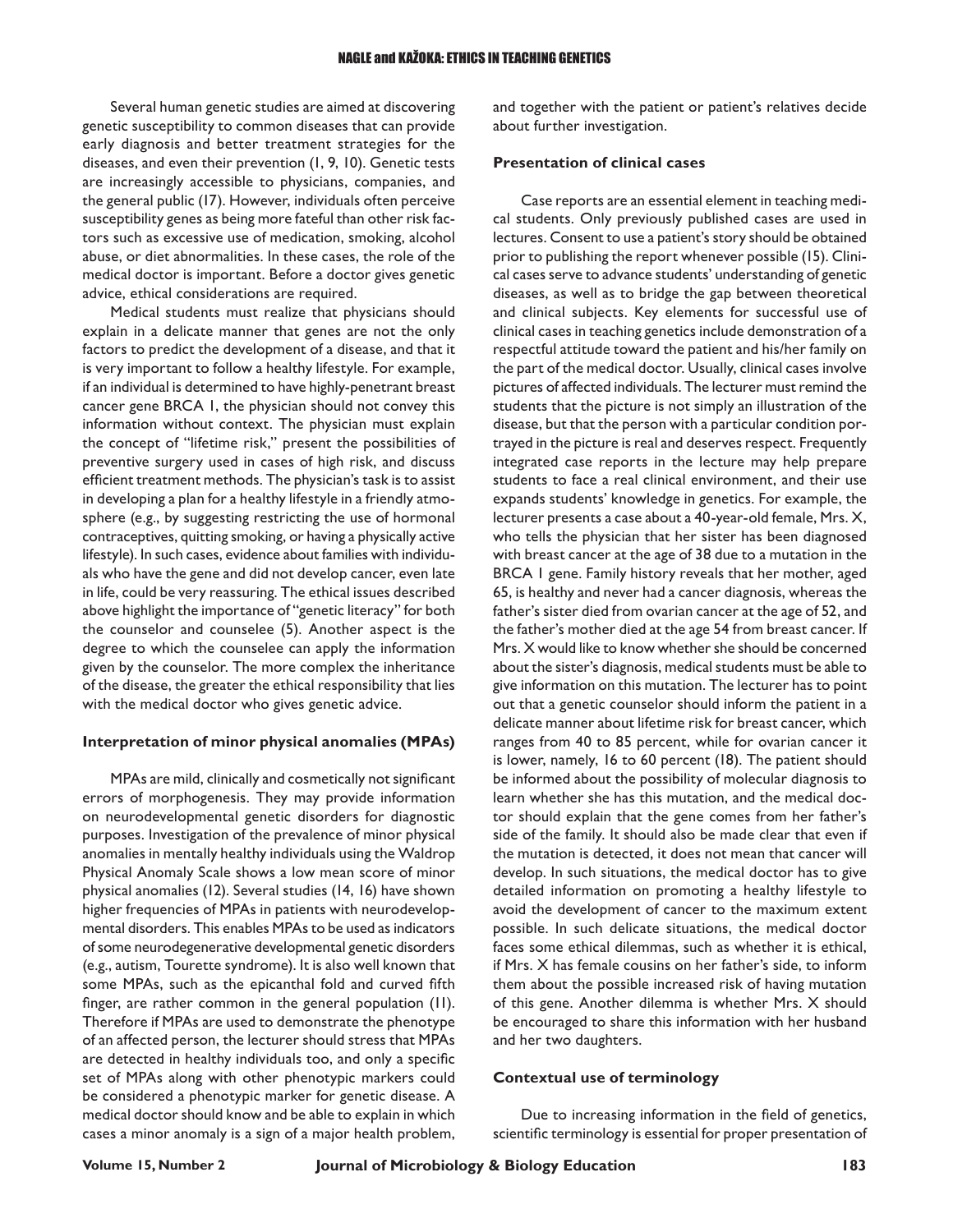information during lectures in genetics. The lecturer must take into account that some students might not have come across genetic terminology during their previous studies. Therefore, the lecturer should convey information in a way that is accessible to all students. In these situations the lecturer can use scientific terminology in specific contexts. Some examples are given below.

- i. "Advanced maternal age" is defined as over 34 (age of 35 at delivery). The majority of textbooks contain information that there is an increased risk for nondisjunction of chromosomes at this age, which leads to trisomy in the fetus. Such information should not be provided without explanations on various testing methods during pregnancy, and possible solutions in case of detection of trisomy.
- ii. "Lifetime risk" is defined as the risk of developing a disease over the course of a lifetime. The lecturer should stress that risk is almost never 100% and even a person with increased susceptibility can prevent development of the disease.
- iii. "Carrier" is a person who has a mutant allele of a gene in their genotype. Several variants of carrier status should be discussed. In the case of a recessive mutation, the carrier is not at higher risk of developing the disease. On the other hand, if a female is a carrier of a mutant gene located on the X chromosome, she will most likely not develop symptoms of the disease, but she is at high risk (50%) of passing on this mutant gene to male offspring, who will be affected. If an individual has a dominant mutant gene, then different possibilities should be considered. If a gene with incomplete penetrance is detected, then only those with a gene expressed in the phenotype should be considered as affected. If a gene shows late onset, the probability of being affected depends on the age of the person.

There are a many examples, and in each case the lecturer should consider the use of terms with caution and create a safe emotional environment for students.

As lecturers, we should remind our students that a medical doctor's task is to educate the general public and, with our attitude, demonstrate that the affected person is not a burden, but an object of love, affection, and, most importantly, respect.

## ACKNOWLEDGMENTS

We express our gratitude to the students of Riga Stradinš University for their involvement and critiques during the study process that fostered the development of the present article. The authors declare that there are no conflicts of interest.

## REFERENCES

- 1. **[Baldwin, T](http://www.ncbi.nlm.nih.gov/pubmed?term=Baldwin T%5BAuthor%5D&cauthor=true&cauthor_uid=23146884).** 2012. Reproduction without sex: social and ethical implications. [EMBO Rep.](http://www.ncbi.nlm.nih.gov/pubmed/23146884) **13:**1049–1053.
- 2. **Bunnik, E. M., M. H. Schermer, and A. C. Janssens.**  2012. The role of disease characteristics in the ethical debate on personal genome testing. BioMed Central Med. Genomics. **5:**4.
- 3. **[Chadwick, R](http://www.ncbi.nlm.nih.gov/pubmed?term=Chadwick R%5BAuthor%5D&cauthor=true&cauthor_uid=22901734)., and R. [Childs](http://www.ncbi.nlm.nih.gov/pubmed?term=Childs R%5BAuthor%5D&cauthor=true&cauthor_uid=22901734).** 2012. Ethical issues in the diagnosis and management of fetal disorders. [Best Pract. Res.](http://www.ncbi.nlm.nih.gov/pubmed/22901734) [Clin. Obstet. Gynaecol.](http://www.ncbi.nlm.nih.gov/pubmed/22901734) **26:**541–550.
- 4. **Connecticut's Teacher Education and Mentoring Program.** 2012. Ethical and Professional Dilemmas for Educators*.* Facilitator's Guide: Understanding the Code of Professional Responsibility for Educators. Module 5 – Phase I Pilot. [Online.] [http://www.ctteam.org/df/resources/](http://www.ctteam.org/df/resources/Module5_Manual.pdf) [Module5\\_Manual.pdf.](http://www.ctteam.org/df/resources/Module5_Manual.pdf)
- 5. **[Fisher, C. B](http://www.ncbi.nlm.nih.gov/pubmed?term=Fisher CB%5BAuthor%5D&cauthor=true&cauthor_uid=23354905)., and E. L. [Harrington McCarthy.](http://www.ncbi.nlm.nih.gov/pubmed?term=Harrington McCarthy EL%5BAuthor%5D&cauthor=true&cauthor_uid=23354905)** 2013. Ethics in prevention science involving genetic testing. [Prev.](http://www.ncbi.nlm.nih.gov/pubmed/23354905) [Sci.](http://www.ncbi.nlm.nih.gov/pubmed/23354905) **14:**310–318.
- 6. **[Godbold, R](http://www.ncbi.nlm.nih.gov/pubmed?term=Godbold R%5BAuthor%5D&cauthor=true&cauthor_uid=23517926)., and A. [Lees.](http://www.ncbi.nlm.nih.gov/pubmed?term=Lees A%5BAuthor%5D&cauthor=true&cauthor_uid=23517926)** 2013. Ethics education for health professionals: a values based approach. [Nurse Educ. Pract.](http://www.ncbi.nlm.nih.gov/pubmed/23517926)  **13:**553–560.
- 7. **[Goldworth,](http://pedsinreview.aappublications.org/search?author1=Amnon+Goldworth&sortspec=date&submit=Submit) A.** 1999. The ethics of *in vitro* fertilization. Pediatr. Rev. **20:**e28–e31.
- 8. **Health Center of Genetics Education.** 2013. Fact Sheet 23. Some ethical issues in human genetics and genomics. [Online.] [http://www.genetics.edu.au/Publications-and-](http://www.genetics.edu.au/Publications-and-Resources/Genetics-Fact-Sheets/FactSheet23)[Resources/Genetics-Fact-Sheets/FactSheet23](http://www.genetics.edu.au/Publications-and-Resources/Genetics-Fact-Sheets/FactSheet23).
- 9. **Howard, H. C., E. Swinnen, K. Douw, H. Vondeling, J. J. Cassiman, A. Cambon-Thomsen, and P. Borry.**  2013. The ethical introduction of genome-based information and technologies into public health. Public Health Genomics **16:**100–109.
- 10. **[Khan, A.](http://www.ncbi.nlm.nih.gov/pubmed?term=Khan A%5BAuthor%5D&cauthor=true&cauthor_uid=24646408), B. J. [Capps,](http://www.ncbi.nlm.nih.gov/pubmed?term=Capps BJ%5BAuthor%5D&cauthor=true&cauthor_uid=24646408) M. Y. [Sum](http://www.ncbi.nlm.nih.gov/pubmed?term=Sum MY%5BAuthor%5D&cauthor=true&cauthor_uid=24646408), C. N. [Kuswanto,](http://www.ncbi.nlm.nih.gov/pubmed?term=Kuswanto CN%5BAuthor%5D&cauthor=true&cauthor_uid=24646408) and K. [Sim.](http://www.ncbi.nlm.nih.gov/pubmed?term=Sim K%5BAuthor%5D&cauthor=true&cauthor_uid=24646408)** 2014. Informed consent for human genetic and genomic studies: a systematic review. [Clin. Genet.](http://www.ncbi.nlm.nih.gov/pubmed/24646408) **86:**199–206.
- 11. **[Lawrie, S. M.](http://www.ncbi.nlm.nih.gov/pubmed?term=Lawrie SM%5BAuthor%5D&cauthor=true&cauthor_uid=11388968), et al.** 2001. Neurodevelopmental indices and the development of psychotic symptoms in subjects at high risk of schizophrenia. [Br. J. Psychiatry](http://www.ncbi.nlm.nih.gov/pubmed/11388968) **178:**524–530.
- 12. **Manouilenko, I., J. M. Eriksson, M. B. Humble, and S. Bejerot.** 2014. Clinical study: minor physical anomalies in adults with autism spectrum disorder and healthy controls. Autism Res. Treat. **2014:**1–9.
- 13. **[Melas, P. A.](http://www.ncbi.nlm.nih.gov/pubmed?term=Melas PA%5BAuthor%5D&cauthor=true&cauthor_uid=22037899), S. [Georgsson Öhman,](http://www.ncbi.nlm.nih.gov/pubmed?term=Georgsson %C3%96hman S%5BAuthor%5D&cauthor=true&cauthor_uid=22037899) N. [Juth](http://www.ncbi.nlm.nih.gov/pubmed?term=Juth N%5BAuthor%5D&cauthor=true&cauthor_uid=22037899), and T. H. [Bui](http://www.ncbi.nlm.nih.gov/pubmed?term=Bui TH%5BAuthor%5D&cauthor=true&cauthor_uid=22037899).** 2012. Information related to prenatal genetic counseling: interpretation by adolescents, effects on risk perception and ethical implications. [J. Genet. Couns.](http://www.ncbi.nlm.nih.gov/pubmed/22037899) **21:**536–546.
- 14. **[Oosthuizen, P](http://www.ncbi.nlm.nih.gov/pubmed?term=Oosthuizen P%5BAuthor%5D&cauthor=true&cauthor_uid=9565194)., T. [Lambert](http://www.ncbi.nlm.nih.gov/pubmed?term=Lambert T%5BAuthor%5D&cauthor=true&cauthor_uid=9565194), and D. J. [Castle.](http://www.ncbi.nlm.nih.gov/pubmed?term=Castle DJ%5BAuthor%5D&cauthor=true&cauthor_uid=9565194)** 1998. Dysmorphic concern: prevalence and associations with clinical variables. [Aust. N. Z. J. Psychiatry](http://www.ncbi.nlm.nih.gov/pubmed/9565194) **32:**129–132.
- 15. **Shevell, M. I.** 2004. The ethics of case reports. Paediatr. Child Health **9:**83–84.
- 16. **[Sivkov, S. T.](http://www.ncbi.nlm.nih.gov/pubmed?term=Sivkov ST%5BAuthor%5D&cauthor=true&cauthor_uid=15279053), and V. H. [Akabaliev](http://www.ncbi.nlm.nih.gov/pubmed?term=Akabaliev VH%5BAuthor%5D&cauthor=true&cauthor_uid=15279053).** 2004. Discriminating value of total minor physical anomaly score on the Waldrop